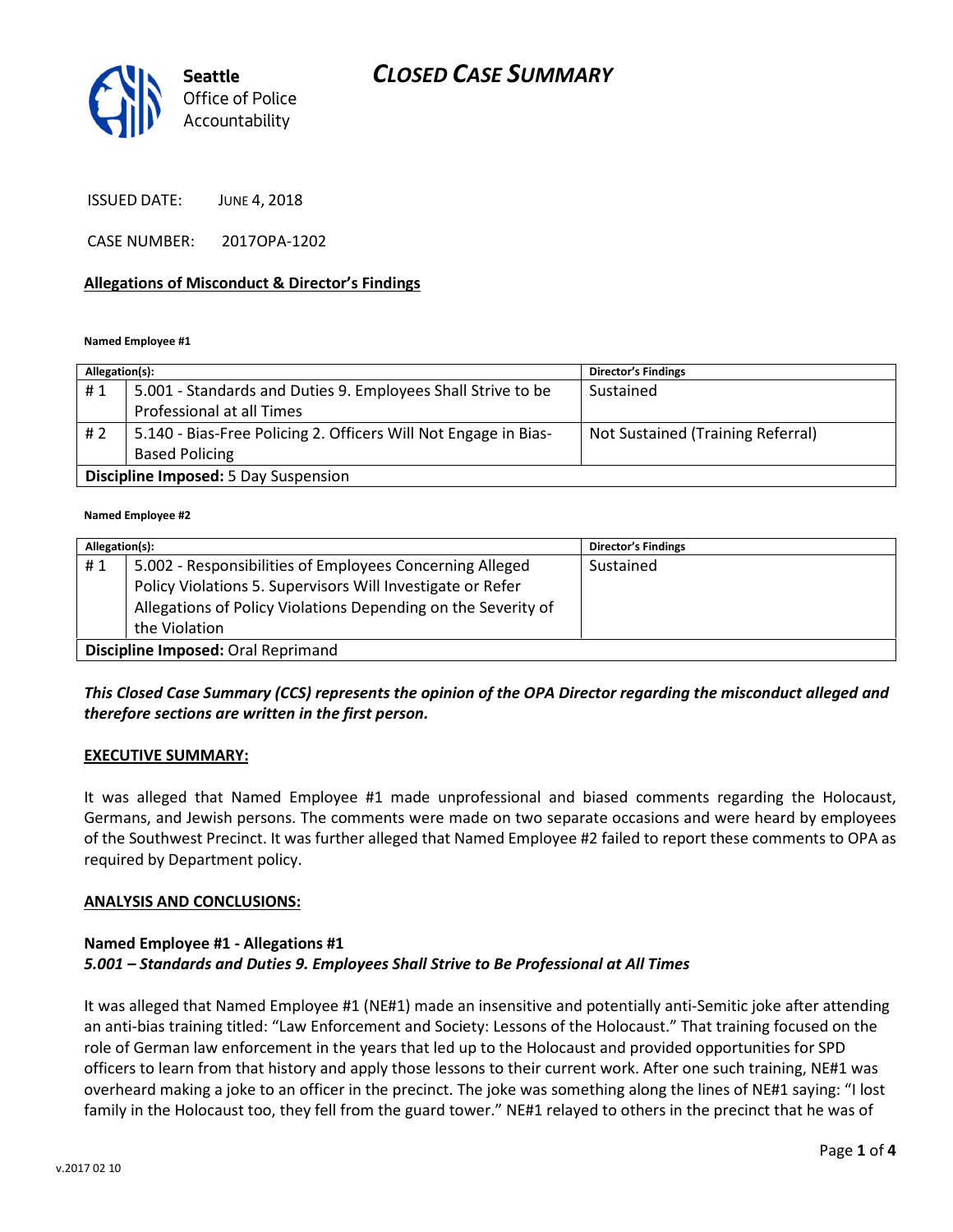

# CLOSE CASE SUMMARY

OPA CASE NUMBER: 2017OPA-1202

German descent. The officer who heard this joke told other officers, including one who was Jewish. While not all officers knew about the joke, most of the officers who had heard or learned about it found it to be offensive and inappropriate. A number of these officers were interviewed by OPA and confirmed that they believed that NE#1 had engaged in unprofessional behavior in this instance.

NE#1 was also recounted to have said, after another session of the training that he attended: "If there's one thing that I can take away from this training, it's that we Germans know how to rally together for a cause." One of the officers interviewed by OPA who relayed this comment stated that the comments were stunning and it appeared to him that NE#1 was making light of the extermination of six million Jews by the Nazis.

When interviewed by OPA, NE#1 admitted making the joke concerning a family member falling from the guard tower of Auschwitz. He told OPA that he made the joke to an Officer when they were alone in his office. He stated that he meant it to be humorous. NE#1 denied making the comment about Germans rallying together for a cause and he acknowledged that this comment would have been unprofessional. However, later at his OPA interview, he remembered that he said about Germans that "as a group we tend to rally." He denied engaging in unprofessional conduct or bias. NE#1 further contended that this matter had been initiated with OPA not because of the nature of his comments, but as retaliation by one of the officers who learned of the joke.

SPD Policy 5.001-POL-9 requires that SPD employees "strive to be professional at all times." The policy further instructs that "employees may not engage in behavior that undermines public trust in the Department, the officer, or other officers." (SPD Policy 5.001-POL-9.) The policy further states that: "Any time employees represent the Department or identify themselves as police officers or Department employees, they will not use profanity directed as an insult or any language that is derogatory, contemptuous, or disrespectful toward any person." (Id.)

Here, the comments made by NE#1 were not only clearly unprofessional but were arguably derogatory. Multiple officers who heard or learned about his comments found them insulting and inappropriate, including a Jewish officer. I agree with them and believe that these comments violated Department policy. Moreover, I am greatly concerned that NE#1 does not also see this to be the case.

Lastly, I find NE#1's defense that this matter was initiated based on retaliation to be unsupported by the evidence. Multiple officers, not just the one he alleged to be acting in retaliation, reported hearing his comments and believing them to be unprofessional. Moreover, and notably, there is no evidence that these other officers engaged in retaliation against NE#1 when they told OPA that they found his comments to be inappropriate and unprofessional.

For these reasons, I recommend that this allegation be Sustained.

Recommended Finding: Sustained

## Named Employee #1 - Allegation #2 5.140 - Bias-Free Policing, 2. Officers Will Not Engage in Bias-Based Policing

SPD policy prohibits biased policing, which it defines as "the different treatment of any person by officers motivated by any characteristic of protected classes under state, federal, and local laws as well other discernible personal characteristics of an individual." (SPD Policy 5.140.) This includes different treatment based on the race of the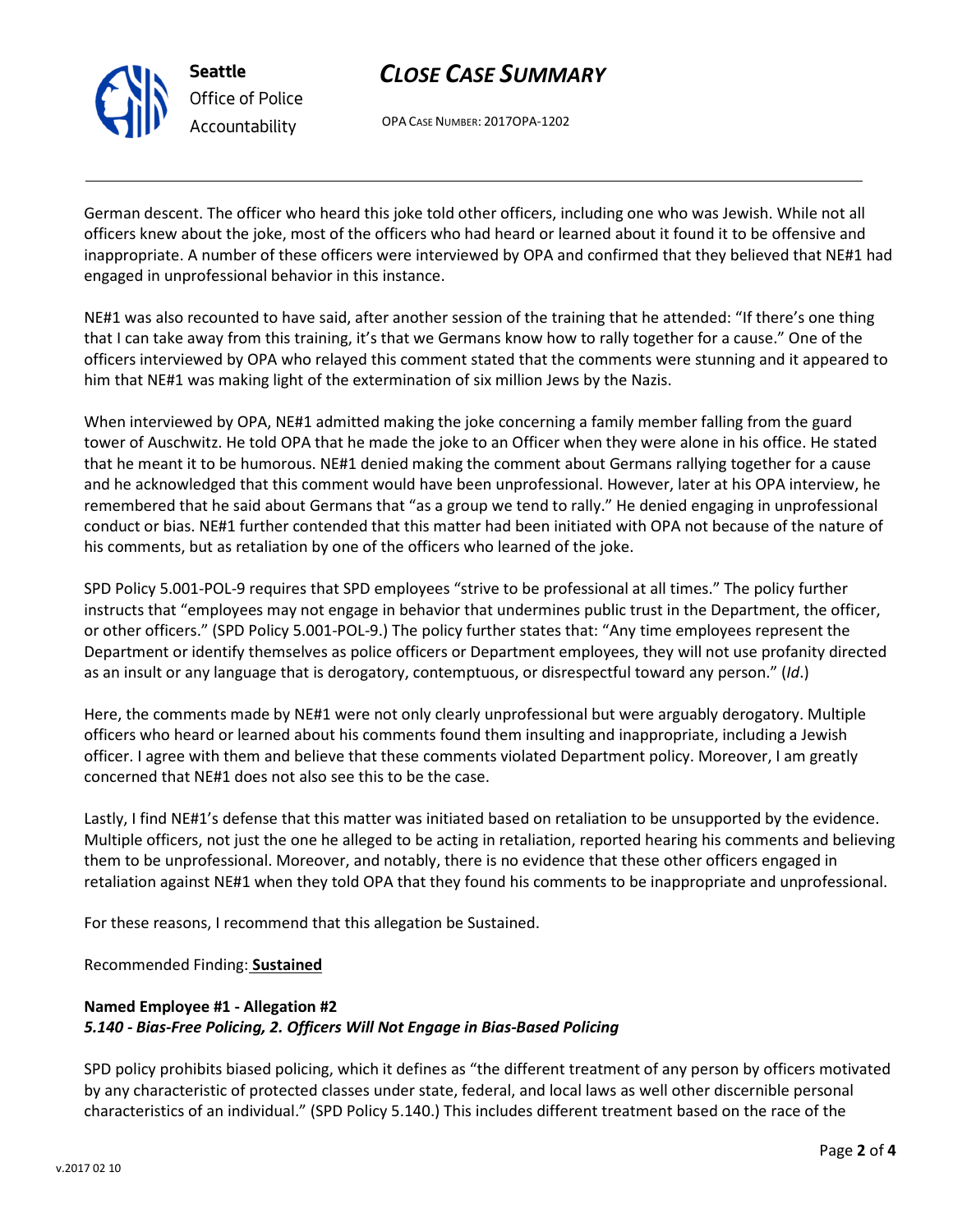

## CLOSE CASE SUMMARY

OPA CASE NUMBER: 2017OPA-1202

subject. (See id.) The policy further states that: "Employees shall not express—verbally, in writing, or by other gesture—any prejudice or derogatory comments concerning discernible personal characteristics." (Id.)

While I find that NE#1's joke was in extremely poor taste and though it could arguably have been deemed to be anti-Semitic, I do not determine, when applying the requisite evidentiary burden, that he engaged in biased policing in this instance. Most notably, he was not taking law enforcement action against anyone when he made this joke. Even though this is a close call, I do not recommend that this allegation be Sustained. Instead, NE#1 should receive the following Training Referral.

• Training Referral: NE#1 should receive counseling from his chain of command concerning his statements in this case. Even if the evidence did not conclusively establish biased policing, these statements could give the perception that such conduct occurred in this instance. NE#1 should be instructed by his chain of command to avoid making such statements in the future and that his comments in this case reflected poorly both on him and the Department. His chain of command should retrain him on the elements and purposes of SPD Policies 5.001-POL-9 (now SPD Policy 5.001-POL-10), as well as SPD Policy 5.140. Further, his chain of command should evaluate requiring NE#1 to attend a supplemental bias-free policing training. This training and counseling should be documented and that documentation should be maintained in an appropriate database

### Recommended Finding: Not Sustained (Training Referral)

### Named Employee #2 - Allegations #1

## 5.002 - Responsibilities of Employees Concerning Alleged Policy Violations 5. Supervisors Will Investigate or Refer Allegations of Policy Violations Depending on the Severity of the Violation

Named Employee #2 (NE#2), a Department sergeant, admittedly heard NE#1's guard tower joke. He did not, however, investigate or refer NE#1's comments to OPA. NE#2 told OPA that he did not believe that NE#1's joke was inappropriate or biased. This was the case even though he recognized that NE#1's statement could have been interpreted as making light of Jews and the Holocaust.

NE#2 stated that no one approached him concerning being insulted by the joke. Had someone done so, NE#2 told OPA that he would have notified the precinct captain and made an OPA referral for biased policing. However, because no one did so, and due to the fact that he did not deem the joke inappropriate, he did not take such steps.

SPD Policy 5.002-POL-5 requires Department supervisors to investigate or refer to OPA allegations of potential misconduct. The policy explains that minor misconduct may be investigated by the supervisor while serious misconduct must be referred to OPA. (SPD Policy 5.002-POL-5.) Where the level of alleged misconduct is unclear, the matter should be elevated to a lieutenant and OPA should be consulted. (Id.)

Here, NE#2 did not refer NE#1's inappropriate joke to OPA. He was required to do so under policy. Notably, this was not a case where NE#2 was confused as to whether the joke rose to the level of serious misconduct. He, instead, did not believe it was unprofessional or biased. Based on my findings herein, I find that decision to have been unreasonable and that it constituted a violation of policy.